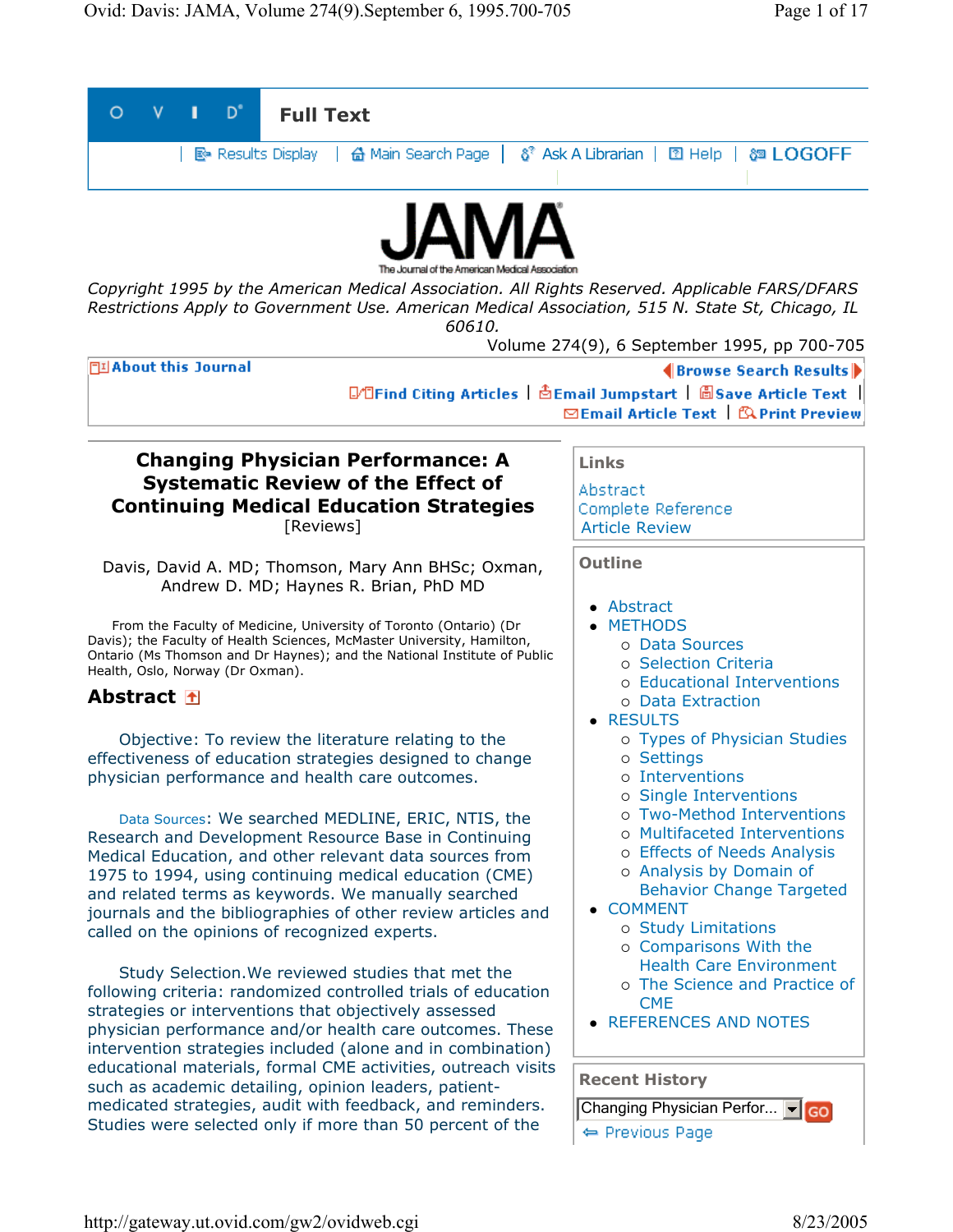subjects were either practicing physicians or medical residents.

Data Extraction: We extracted the specialty of the physicians targeted by the interventions and the clinical domain and setting of the trial. We also determined the details of the educational intervention, the extent to which needs or barriers to change had been ascertained prior to the intervention, and the main outcome measure(s).

Data Synthesis: We found 99 trials, containing 160 interventions, that met our criteria. Almost two thirds of the interventions (101 of 160) displayed an improvement in at least one major outcome measure: 70 percent demonstrated a change in physician performance, and 48 percent of interventions aimed at health care outcomes produced a positive change. Effective change strategies included reminders, patient-mediated interventions, outreach visits, opinion leaders, and multifaceted activities. Audit with feedback and educational materials were less effective, and formal CME conferences or activities, without enabling or practice-reinforcing strategies, had relatively little impact.

Conclusion: Widely used CME delivery methods such as conferences have little direct impact on improving professional practice. More effective methods such as systematic practice-based interventions and outreach visits are seldom used by CME providers.

(JAMA. 1995;274:700-705)

IN MOST developed nations, health care systems are facing important changes, driven by political and economic forces and by the general concern for competent and consistent quality care. [1] Responses to these forces include altering the training of physicians across the continuum of medical education. Undergraduate medical education reform, stressing interdisciplinary care, problem-based learning, increased critical appraisal of research evidence, and community-based training, is part of the response to health care reform. [2] Graduate education reforms have also begun to focus on increased community-based experiences, with an emphasis on generalist education. These changes in medical education are aimed at producing a new generation of clinicians whose practice more completely reflects the goals of health care reform. [3]

Even if effective, changes aimed at undergraduates and residents necessarily demand a lengthy incubation period because of the slow percolation of graduates into the health care system. The contributions of continuing medical education (CME), a major facilitator of change in practitioner behavior, are undermined by difficulties in CME delivery, which is often disjointed, driven by the largesse of drug companies and the requests of physicians, and plagued by doubts about and relatively little evidence for its own effectiveness and efficacy. [4,5] Similar deficiencies can be found in the adoption of new information and techniques. For example, despite convincing evidence about the effectiveness of thrombolytic therapy in the management of myocardial infarction, even current texts and review articles frequently fail to reflect this treatment. [6] Thus, the effectiveness of educational methods aimed at improving physician performance and the health status of their patients appear inadequate to respond to the urgent demands of health care reform. [7]

Keeping in mind the context of larger reform issues, this review of educational interventions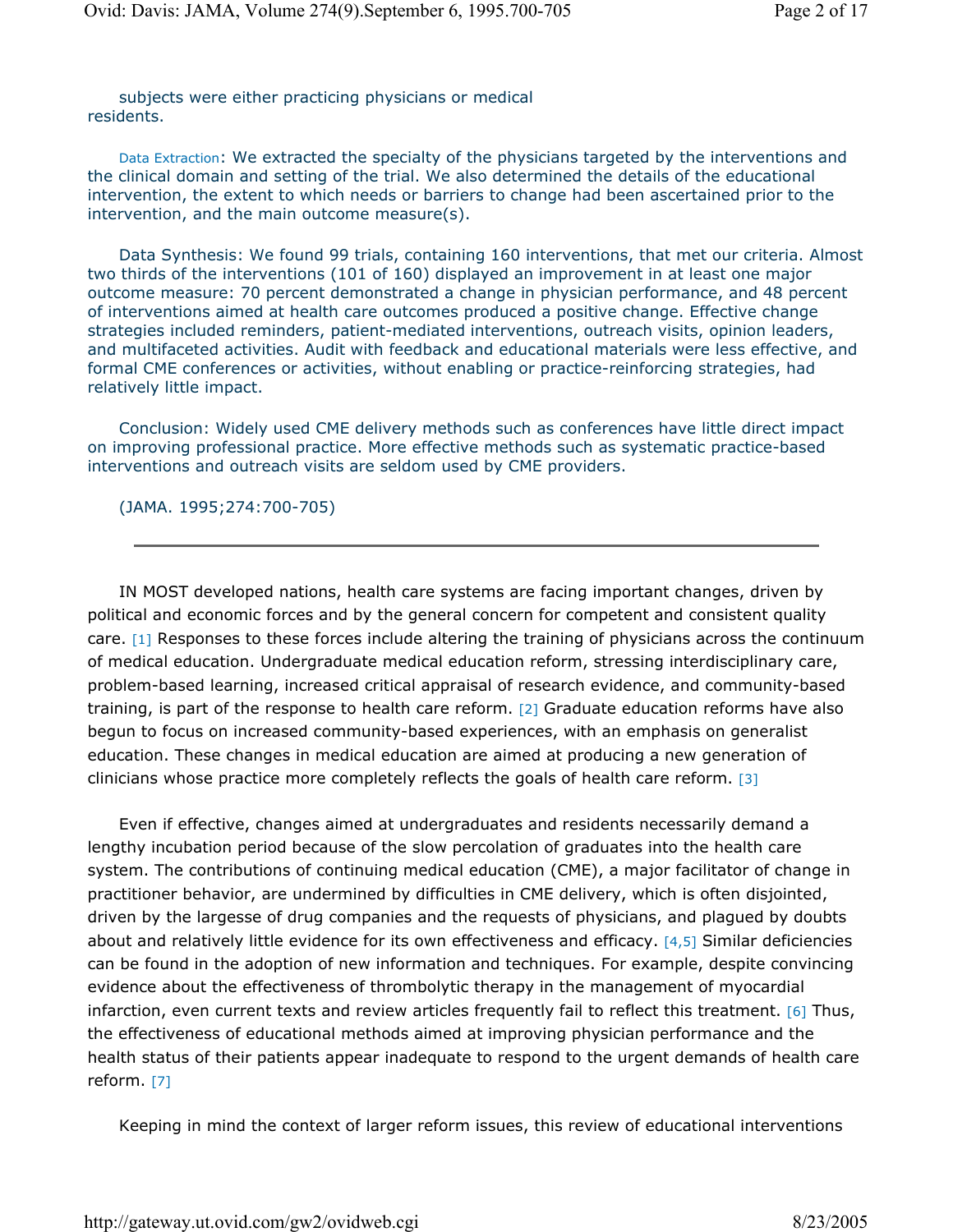as tools in a CME system has the following objectives. First, it attempts to increase the knowledge base about the effectiveness of broadly defined educational interventions targeted at changing the performance of practicing physicians and the health status of their patients, to build on earlier work in this area  $[4,5]$  and a recent publication  $[8]$  that includes nonphysician health professional educational interventions and refines methodological practices in the search and review process, to extend others' similar syntheses, [9-11] and to describe which educational interventions have been tested in what populations of physicians in which settings and practice domains. Second, we analyze the extent to which preintervention design elements affect outcomes (for example, assessment of practice needs or analysis of barriers to change). Third, we attempt to further the theoretical knowledge base of changing physician behavior. Finally, we outline areas in which knowledge is as yet weak or inconclusive, thus shaping a research and development agenda.

# **METHODS**

We used search and data extraction strategies similar to those of our earlier reviews  $[4,5,8]$ and briefly outlined here.

## Data Sources 1

From 1975 to 1994, we searched the computer bibliographic databases of MEDLINE on a monthly basis, and those of ERIC, NTIS, CINAHL, HEALTHLINE, and EMBASE semiannually to select trials, studies, and descriptions in the broad domain of continuing health professional education, using keywords described in an earlier publication. [4] These keywords were combined with a sensitive search strategy [12] to identify randomized controlled trials (RCTs). In addition, manual searches of journals and the bibliographies of retrieved articles and the input of recognized experts in the field were used to retrieve articles. These articles were then reviewed by a health sciences librarian and/or a member of the study team, additional keywords or descriptors were added, and a summary was entered into a computerized and retrievable format using Reference Manager (Research Information Systems, Carlsbad, Calif). This final common source is called the Research and Development Resource Base in CME (RDRB-CME). [13]

## Selection Criteria 1

To study the effects of the CME interventions that had been most rigorously tested and to gain as much comparability across studies as possible, we retrieved from the RDRB-CME those studies that met the following criteria: (1) RCTs or trials that used alternatives for randomization, such as alternating allocation to either control or experimental arms; (2) replicable educational interventions directed at changing clinical behavior or health outcomes; (3) study populations of health professionals in which the majority were either practicing physicians or medical residents; and (4) objective measurements of physician performance or health care outcomes. Inclusion criteria were pilot tested by all authors on five studies and then applied by at least two of three of us (M.A.T.,A.D.O.,D.A.D.) independently.

## Educational Interventions 1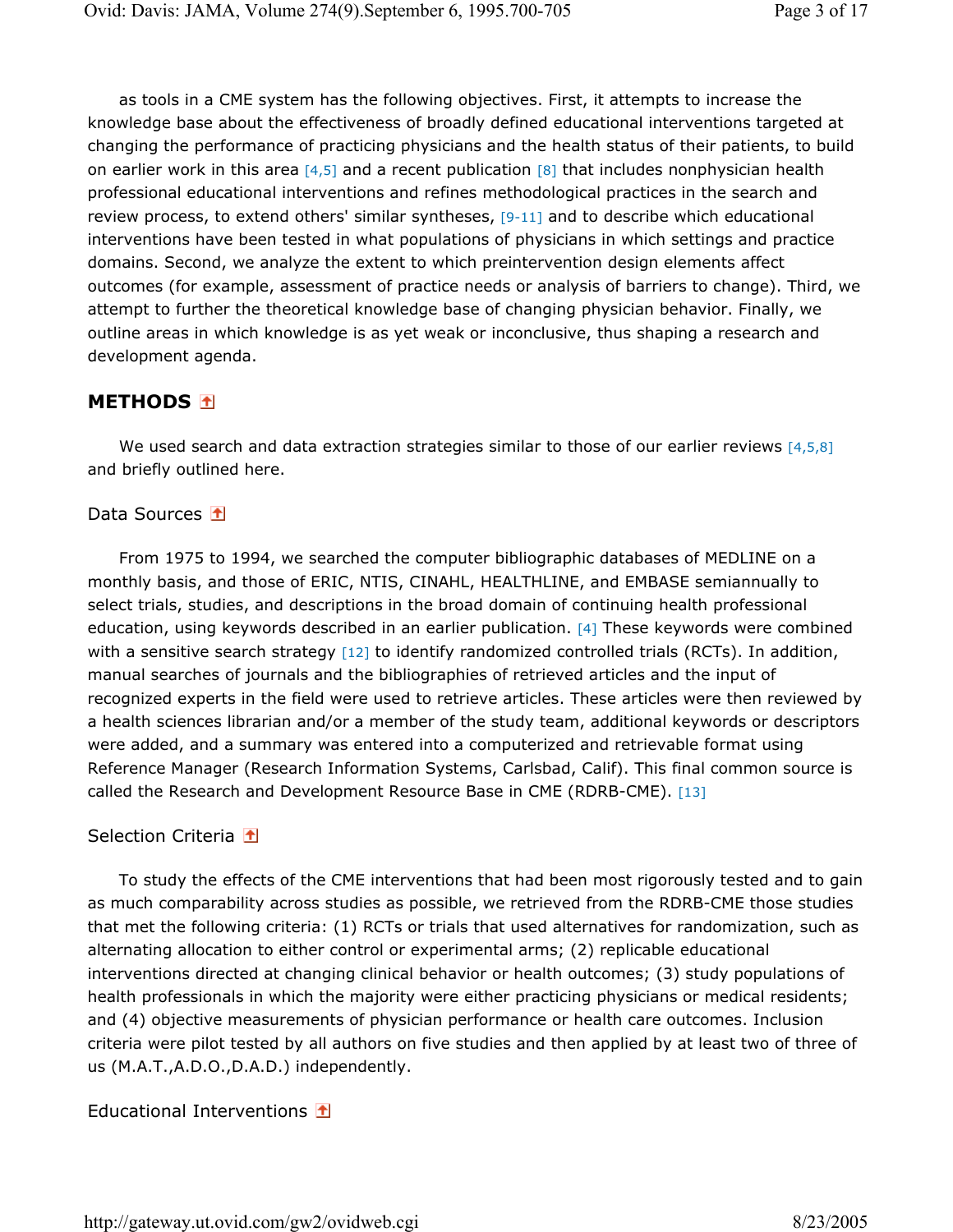We defined an educational intervention as any attempt to persuade physicians to modify their practice performance by communicating clinical information. We excluded strategies that were purely administrative (such as the reorganization of charts in a computerized or problem-based format) or applied incentives or coercion (financial rewards or sanctions). The details of the educational interventions were modified from a recent study  $[8]$  and included the following: (1) educational materials (including noninteractive printed, audiovisual, and computer-produced information); (2) formal CME programs such as conferences, seminars, workshops, small group sessions, traineeships (in-depth, mini-residencies, or preceptorships), and teleconferences; (3) outreach visits, including academic detailing (visits by physician educators such as pharmacists) or counter-detailing directly to physicians by pharmacists and others, or practice facilitation by nurses and other professionals; (4) local opinion leaders or educational influentials; (5) patientmediated interventions such as patient education materials; (6) audit with feedback, including chart review with peers or supervisors; and (7) reminders. We also included combinations of these activities.

## Data Extraction 1

Several categories of data were extracted: (1) the discipline of the targeted physician population, (2) the intended behavioral change, (3) the setting of the trial, (4) the degree to which a learning or performance gap had been identified by the authors, (5) the intervention, as outlined previously, and (6) the clinical setting of the trial. Further, (7) we attempted to determine the degree to which each intervention was planned or based on an analysis of practice deficiency or need. Specifically, we assessed whether national policy or guidelines had been developed and used; if local consensus had been sought, using the target audience or representatives of the target audience in planning; whether barriers to change were identified and targeted by the intervention; and finally, if gaps in performance were determined by the study authors, followed by interventions targeted at practitioners whose performance was judged to be suboptimal. These last data extraction criteria were developed by one of us (D.A.D.) and pilot tested by another (M.A.T.) on five studies, then applied in all trials.

Finally, the outcome measures used by the study authors were extracted, and a determination was made regarding the degree to which each study was positive, negative, inconclusive, or mixed. Positive studies were those that demonstrated a statistically significant change in at least one major outcome measure at the level of P<.05; negative studies showed no important change, despite sufficient statistical power to do so; inconclusive studies failed to demonstrate a change but lacked the statistical power to demonstrate or exclude a clinically important difference; and mixed studies were those that improved physician performance but not health care outcomes. These data were extracted by one of the authors (D.A.D. or M.A.T.) and checked by at least one of the other authors.

## **RESULTS**

At the time of preparation of this review, the RDRB-CME contained more than 6000 articles and monographs on the broadly defined topic of CME. Ninetynine studies met our criteria for inclusion and form the substrate for this review. [14-112] Within these 99 studies, there were 160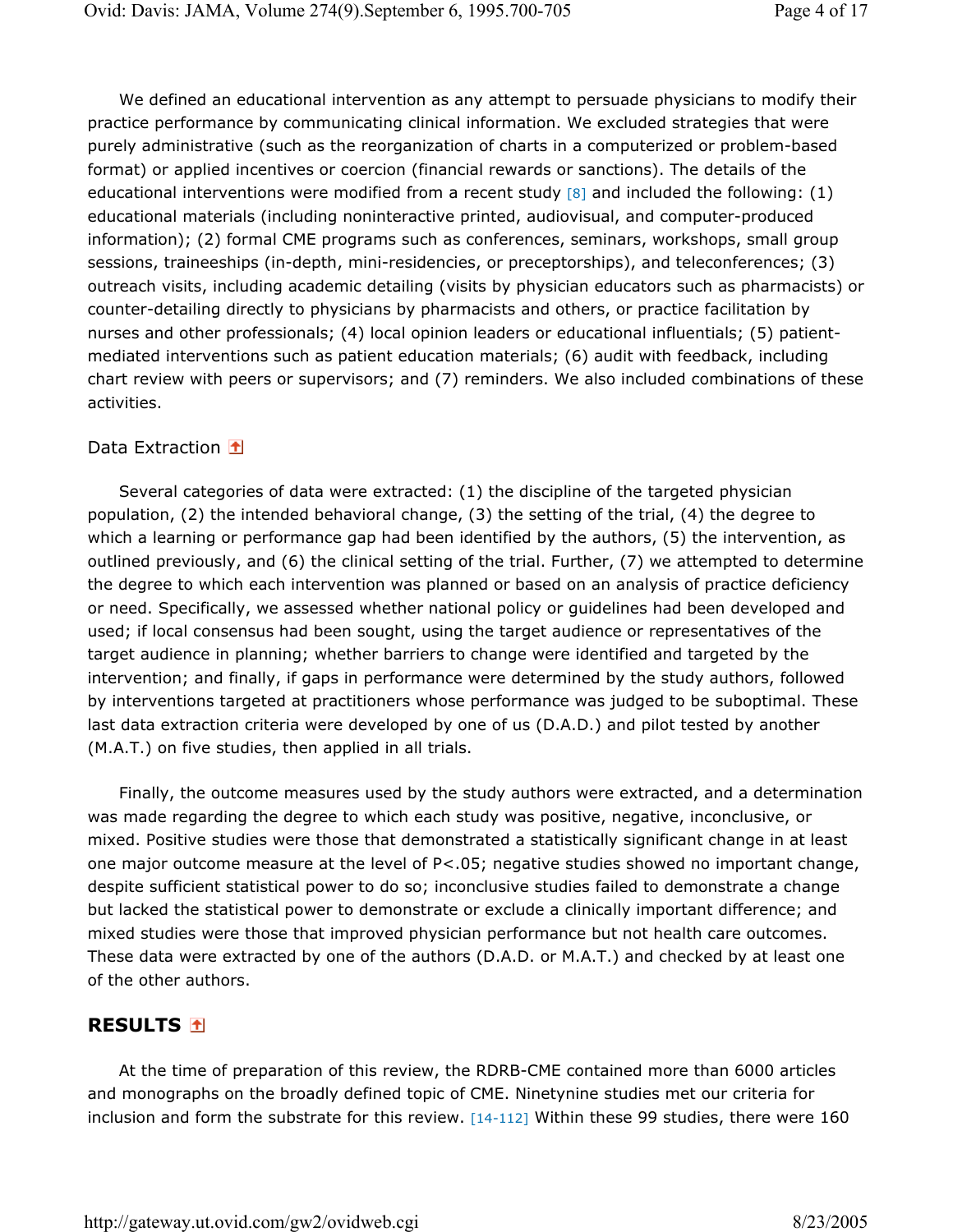separate interventions apart from placebo or nonintervention controls.

#### Types of Physician Studies 1

Fifty-one of the 99 studies included internists, 35 focused on family physicians or general practitioners, and 15 trials did not specify physician type or background. Smaller numbers of trials studied obstetrician/gynecologists  $(n=5)$ , pediatricians  $(n=4)$ , emergency physicians  $(n=3)$ , surgeons (n=2), and anesthesiologists (n=2). Many studies included more than one category of physician. Residents were a part of the study physician population in one third (n=34) of the studies, either in conjunction with practicing physician-supervisors or by themselves.

#### Settings 1

Three quarters (n=75) of the studies took place in outpatient settings: 27 in private office practices and 48 in ambulatory care centers or clinics. Of the latter, 35 authors described their settings as teaching centers, nine as managed care settings, [17,19,35,71,74,84,86,110,111] and three as veterans centers [54,70,92]; one study failed to characterize its location precisely. Twenty-six trials took place either in hospitals (20 on wards, [14,20,27,31,37,41,56,57,80,85,89,91,93- 96,105,106,108,112] three in emergency departments, [51,78,79] two on labor floors, [28,53] and one in an intensive care unit [77]) or in the long-term care setting. [16] Two of the trials each took place in two settings. [85,91]

#### Interventions **1**

Of the 160 noncontrol interventions in these studies, 99 (62 percent) showed an improvement in at least one major outcome measure in physician performance or health care; 53 (33 percent) failed to demonstrate a change in either of these areas. Eight interventions (5 percent) displayed mixed results. [16,25,35,36,49,74,109] Many interventions analyzed both physician performance and health care outcomes. Of the 145 interventions that focused on physician performance, 101 (70 percent) demonstrated change in at least one major measure; 44 (30 percent) did not. Of the 46 interventions targeted at changing health care outcomes, 22 (48 percent) succeeded in doing so. The size of the effects in positive studies was small to moderate. The impact of specific interventions is described by single, two-method, and multifaceted interventions.

#### Single Interventions  $\textcolor{red}{\blacktriangle}$

Eighty-one single-intervention strategies were used in these trials, 49 (60 percent) of which demonstrated change in at least one major outcome measure, 30 (37 percent) failed to do so, and two studies [74,109] effected change in physician performance without altering health care outcomes.

Outreach visits, including academic detailing, demonstrated positive changes in interventions in which they were used alone. [15,92] Academic detailers in single-intervention and other studies included pharmacists, [15,84] standardized patients, [83] study investigators, [81] or nursefacilitators. [39] Opinion leader strategies displayed positive effects in a few of the outcomes measured in the three trials in which they were used as a single intervention. [93-95] Patient-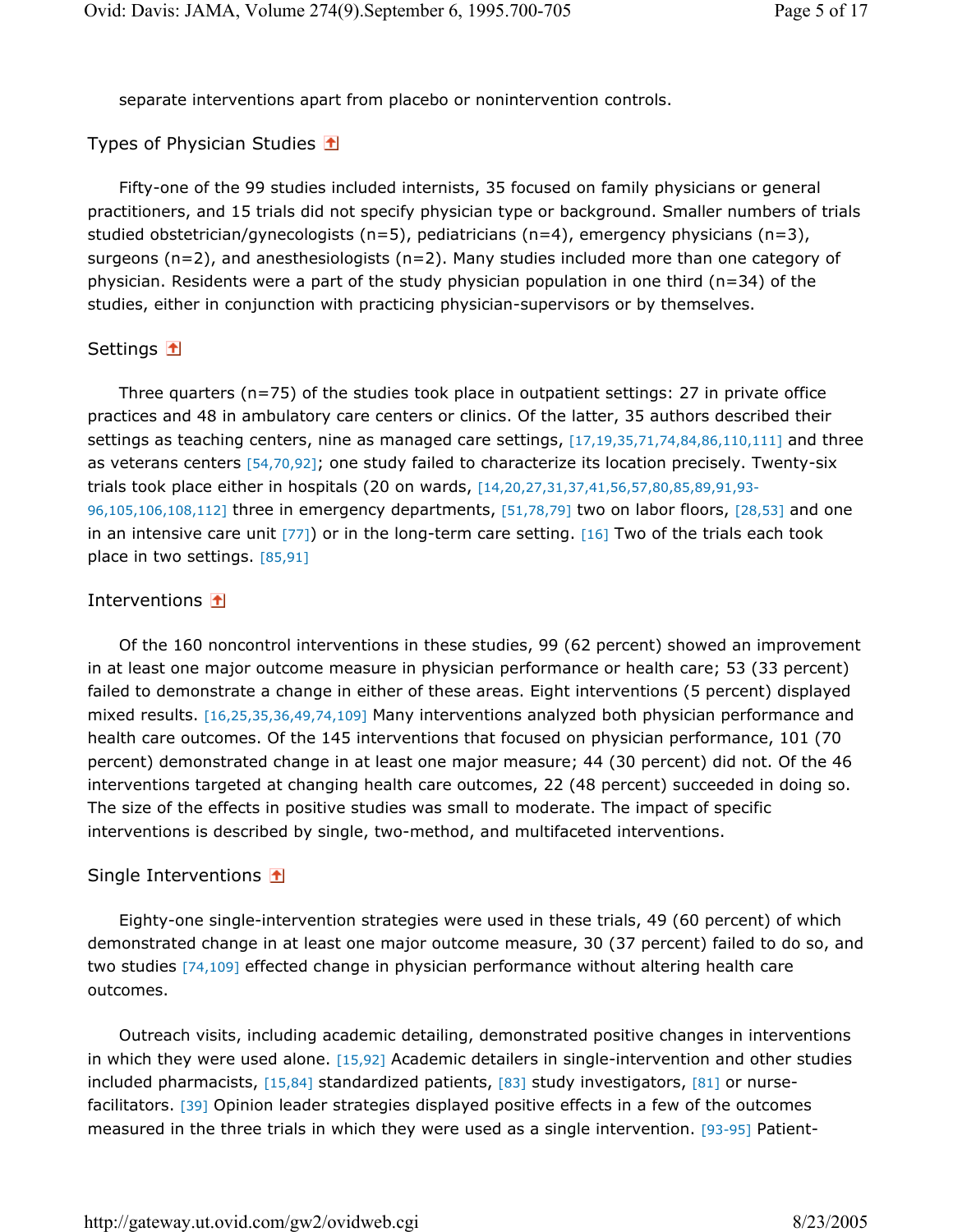mediated methods, such as patient educational materials or patient reminders, showed a positive change in seven interventions  $[21,54,68,75,87,103]$  and negative effects in two.  $[67]$ Physician reminders was an effective single-method intervention: 22 of 26 interventions effected change, [17,22,26,29,34,52,63-66,71,75,78,79,86,87,98-102,104] and four interventions in two studies failed to do so.  $[67, 108]$ 

More variable results were displayed by audit with feedback: here, we found 10 positive outcomes [19,31,42,46,58,59,70,72,85,99] and 14 negative outcomes. [19,38,41,80,85,92,97,111,112] Outcomes from audit with feedback were more consistently effective when feedback was delivered in the form of chart review (eg, in studies by Everett et al, [41] Martin et al, [57] Pinkerton et al, [76] and Restuccia [85]).

Relatively short (1 day or less) formal CME events such as conferences generally effected no change; six interventions demonstrated negative or inconclusive effects. [23,38,44,45,50,96] One study, [74] using an in-depth traineeship or mini-residency, demonstrated changes in physician performance but not health care outcomes. Educational materials (eg, printed monographs or audiovisual programs) demonstrated a positive effect in four interventions, [55,58,77] but failed to demonstrate an effect in seven instances. [15,30,32,41,82,83,90]

## Two-Method Interventions 1

Thirty-nine interventions used two educational methods, and 25 (64 percent) of these were positive, [27,30,33,37,39,41,48,55,57,58,65,68,70,83,84,89,96,102,106,110] 12 (31 percent) were negative or inconclusive, [19,33,38,40,44,47,60,76,82,97,105,107] and three (<1 percent) yielded mixed results. [16,49] When effective single methods, as described previously, were used in pairs, positive changes were generally noted. Examples included patient-mediated strategies combined with reminders, which demonstrated positive changes in three studies [27,68,102] and negative results in one. [105] In contrast, the combination of two less effective interventions, formal CME activities and educational materials, resulted in seven positive [33,37,39,48,55,106] and five negative or inconclusive studies. [19,33,60,76,82]

## Multifaceted Interventions 1

Thirty-nine interventions used three or more educational strategies. Of these, 31 (79 percent) were positive, [14,18,20,26,28,33,39,44,53,56,60-62,69,73,77,81,91,103,109] including positive changes in health care outcomes. [103,109] A further five (13 percent) were negative or inconclusive,  $[23,43,53,88]$  and three (8 percent)  $[25,35,36]$  displayed mixed results.

## Effects of Needs Analysis  $\blacksquare$

Several levels of needs analysis were reported in these studies, indicating in progressive fashion the degree to which study authors considered or defined a clinical need, performance gap, or barrier to performance change. First, 12 studies (<1 percent) did not mention the clinical need on which the intervention was based; five (42 percent) of these were positive studies. Second, about one fifth (n=34) of the interventions provided one to several references in clinical care and identified a general clinical area requiring change; 18 (53 percent) of these showed a positive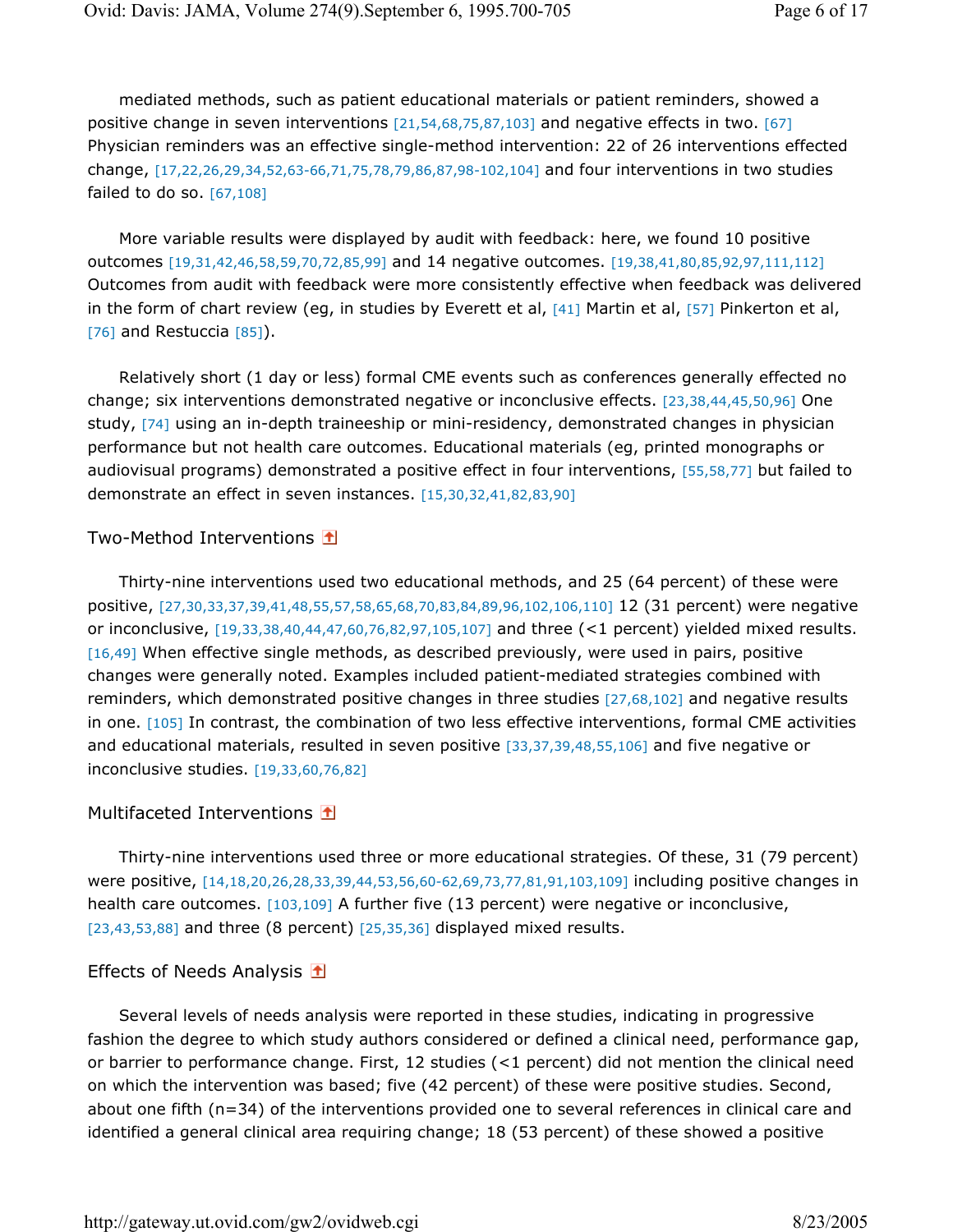change, 14 (41 percent) did not, and two (6 percent) displayed mixed results. Third, one quarter (n=41) of the interventions were based on already-developed clinical guidelines generally approved by a national body, producing a positive change in 25 (61 percent) of these 41 interventions, negative results in 15 (37 percent), and mixed results in one instance. Fourth, consensus processes to achieve agreement on the part of local health professionals was used by roughly one fourth (n=45) of the interventions, effecting a positive change in 26 (58 percent), no change in 16 (36 percent), and positive physician performance but no corresponding health care outcome change in three instances (6 percent). Finally, less than one fifth (n=28) of the interventions were targeted at specific behaviors identified by a gap analysis technique (such as an audit to determine suboptimal performers) or addressed specific barriers to change; 25 (89 percent) of these interventions exhibited a positive change, three (11 percent) did not.

#### Analysis by Domain of Behavior Change Targeted **1**

Interventions in these studies targeted two broad domains of behavioral change: roughly one third ( $n=54$ ) in the area of health promotion and disease prevention and two thirds ( $n=107$ ) in clinical disease management. One study [48] involved two areas of behavioral change.

The category of disease prevention and health promotion yielded two subcategories, prevention and screening, in which there were 36 interventions, and lifestyle education and counseling (including smoking cessation), which accounted for 18 interventions. The former subcategory yielded 30 positive results [21,26,29,34,39,48,52,59,66,68,69,73,75,87,98,99,102,104,110] and six negative or inconclusive results. [67,97] Examples of effective interventions here included patient-mediated strategies, [21,87] reminders, [26,29,34,52,66,67] and multifaceted interventions. [69] Of the 18 lifestyle or educational counseling interventions, 10 produced positive results, [30,33,49,55,83,109] five were negative, [30,33,50,83] and three were mixed. [35,36,109] Among the effective interventions, the use of peer discussion (eg, Davidoff et al [37]) and "practice rehearsal" (eg, Kottke et al [49]), allowing physicians to rehearse certain communication skills in the setting of a formal CME event, produced positive results.

Under the category of clinical management, four interventions were found in the area of diagnosis. Of these, two were positive [78,79] and two negative. [88,89] Reminders appeared as effective change agents. [78,79] We found 24 interventions in the area of resource utilization, principally radiology and laboratory use, 17 of which produced significant change in outcomes [19,20,28,31,37,41,56-58,77,85,100,101] and seven did not. [19,41,85,112] Reminders [100,101] and audit with feedback (either alone  $[31,58]$  or with another intervention such as a conference  $[57]$ ) appeared to be useful measures here, as did multifaceted interventions. [20,28,56,77] In the category of prescribing, there were 14 interventions, three quarters ( $n=11$ ) of which were positive. [15,16,22,42,46,62,70,84,91,92] An effective change agent in this category was the academic detail visit. [15,16,62] Finally, interventions to produce enhanced procedural skills demonstrated negative results in three of four interventions. [24,74] Audit with feedback was ineffective in one trial [24] using three interventions, while a clinical traineeship produced a change in the rate of sigmoidoscopy in one study. [74]

We found 58 interventions that attempted to alter outcomes in general medical management,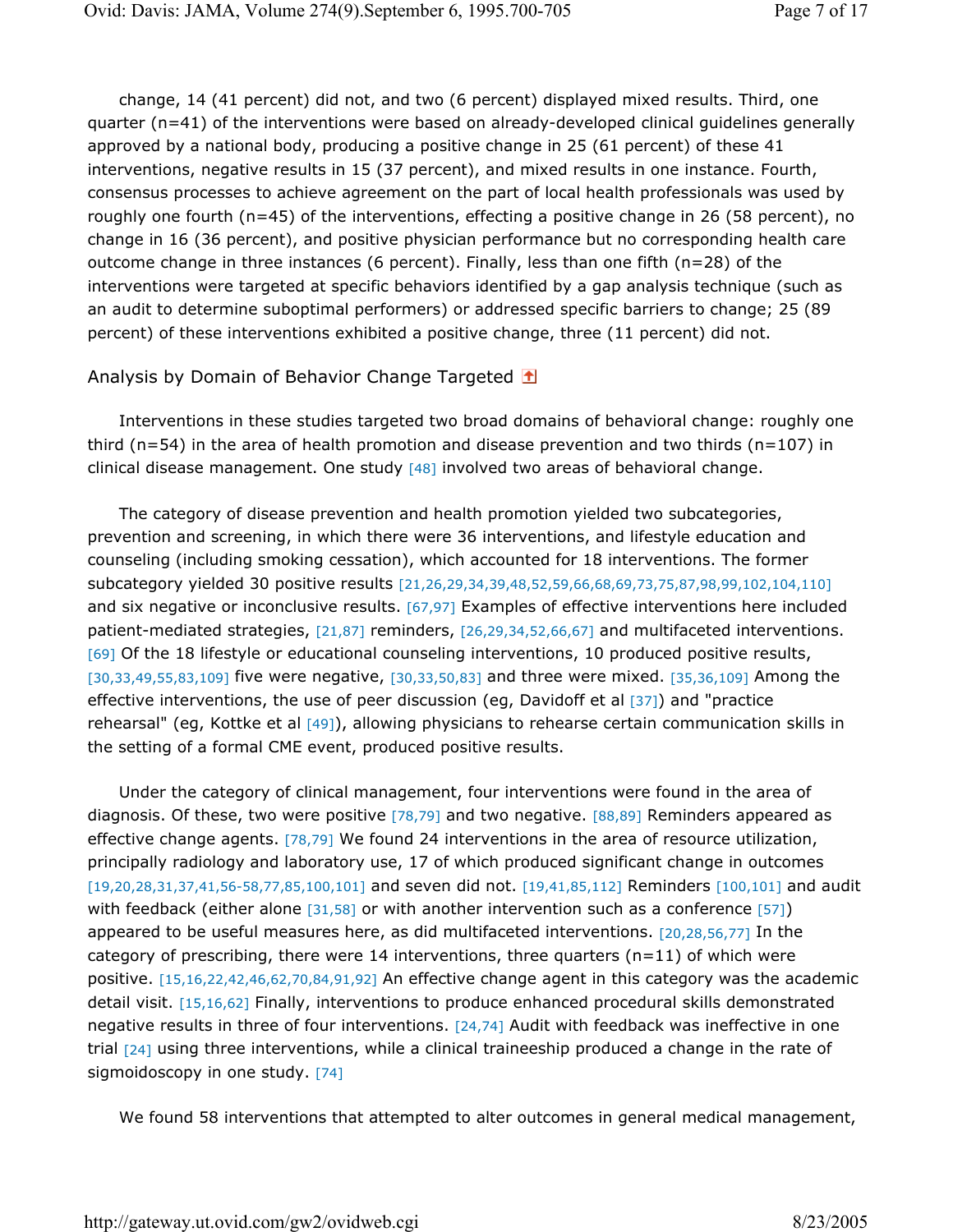32 (55 percent) of which achieved their goal and 26 (45 percent) did not. Examples of effective strategies include reminders, [63,64,71] two-method interventions (eq, reminders and patient-mediated strategies [27]), or intensive conferencing methods and educational materials [48] and multifaceted interventions. [14,23,51,60,61] In the subcategory of hypertension, many interventions yielded negative results. [38,40,43,82,11]

## **COMMENT**

The evidence provided by these trials supports some clear conclusions. First, there is a robust body of research assessing the outcomes of physicians' clinical education, as evidenced by several thousand extant articles, including increasing numbers of the most scientifically rigorous variety, the RCT. In addition, this research has grown substantially over the years: in 1984, seven articles were found matching our criteria  $[4]$ ; in 1992, a further 43 trials  $[5]$ ; and, 3 years later, another 49. Second, while definitional problems still exist, there is a growing convergence about what constitutes educational interventions, including a broadening operational definition of the term CME. It is apparent that ongoing physician education may now comprise a variety of measures well beyond the traditional short-course model; academic detailing, opinion leaders, audit with feedback, reminders, and other systems may be components of broadly defined CME. Third, this review confirms the major finding of our 1992 review, [5] namely, physician performance may be altered by many of these CME interventions and, to a lesser extent, so may health care outcomes. These alterations are most often small, less often moderate, and rarely large.

The reason changes in health care outcomes lag behind those in physician performance have been explored elsewhere [5,8] and include patients' not accepting physician recommendations, the socioeconomic and educational status of patients, and, frequently, the limited effectiveness of the clinical interventions themselves.

## Study Limitations 1

In interpreting this review, readers should note that some publications may have escaped our search strategy and the literature may not contain important findings derived from negative trials. Further, when reporting is incomplete or vague, data extraction becomes problematic, as was frequently the case in these studies. For example, many studies did not indicate the method of randomization and most did not describe in replicable detail the exact nature of the educational intervention. Because the interventions themselves were of such variability and their participants, settings, targeted behaviors, and outcomes were so varied, estimates of the average effect from meta-analysis would have little practical meaning. Similarly, between-trial comparisons of different interventions are of limited value. [113] Importantly, among "positive" studies are many in which only one or two outcome measures of several are positive. This review made no attempt to summarize the size of effects. Our focus on RCTs systematically excluded the results of qualitative research methods that would afford additional valuable insights into physician behavioral change.

Comparisons With the Health Care Environment **1**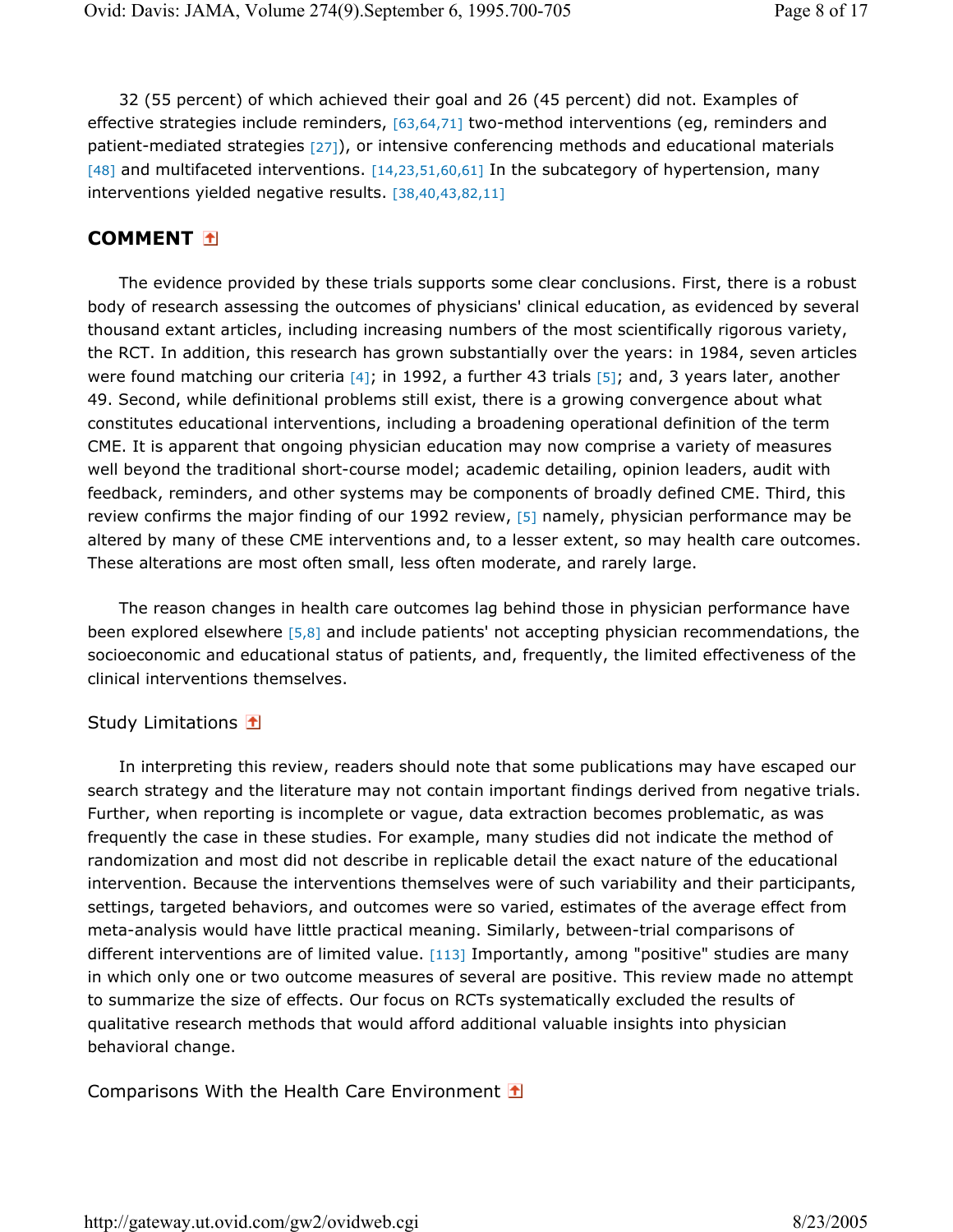Do these trials represent actual physician educational experiences and settings? To a great extent they do not. Neither the complexity and method of the educational intervention nor the optimal circumstances provided in teaching centers or wards in which many of these studies were conducted match the learning and practice circumstances of most physicians. In addition, many of these trials experience a ceiling effect in studying volunteer physicians who are often performing at or near optimum levels. In this group, there may be only room for small changes that are difficult to detect. Moreover, these studies often use end points or outcome markers that may be selected more for their ease of determination (eg, blood pressure) than their clinical imperative, such as heart failure or stroke. Lastly, the types of physicians selected as the focus of these studies do not match the spectrum of today's US physicians. [114] Few if any studies focused on the skills of surgeons, the clinical work of psychiatrists, the function of nephrologists, or other subspecialists. In contrast, the trials did represent prevention and screening, the prime initiatives of health care reform. [7]

## The Science and Practice of CME 1

In a manner analogous to the evidence-based care movement, [115] this review begins to apply scientific and theoretical principles to the area of health professional performance change, and it begins to indicate a movement toward "evidence-based CME."

Particularly promising among the effective interventions are reminders, academic detailing, and patient-mediated strategies. This effect may support the PRECEED model of Green et al, [116] which suggests that the interventions that best succeed in changing performance and health care outcomes are those using practice-enabling strategies (office facilitators or patient educational methods, for example) or reinforcing methods (feedback or reminders) in addition to predisposing or disseminating strategies. To some extent, the effectiveness of opinion leaders may also support the extensive work of Rogers [117] showing that the presence of an opinion leader permits colleagues to observe the outcomes of a particular innovation in an atmosphere conducive to its adoption on a community basis. Formal CME activities that include peer discussion and roleplaying would appear to support the theories of Nowlen, [118] who stresses the role of the group in adopting new information, and Bandura, [119] whose Social Learning Theory stresses the importance of personal, environmental/situational, and behavioral factors. The sequenced provision of multifaceted interventions may mimic the process outlined by Fox et al [120] in which learning and change take place through a series of "impactors" or learning resources.

The effect of the interventions is not, however, consistent across practitioners, settings, or behaviors. At least part of the variation may be attributable to an individual readiness to change: physician-learners may progress at their own rates, depending on their motivation, their knowledge of a problem, or the perception of a gap between current knowledge and skills and those needed. [120] This was borne out by our needs analysis: when barriers to change were addressed or gaps were demonstrated and resources deployed to help the learner, change appeared to occur relatively frequently.

Whatever the theoretical basis of CME, there is clear evidence that its current provision in North America consists mostly of the less effective change strategies such as conferences, [121]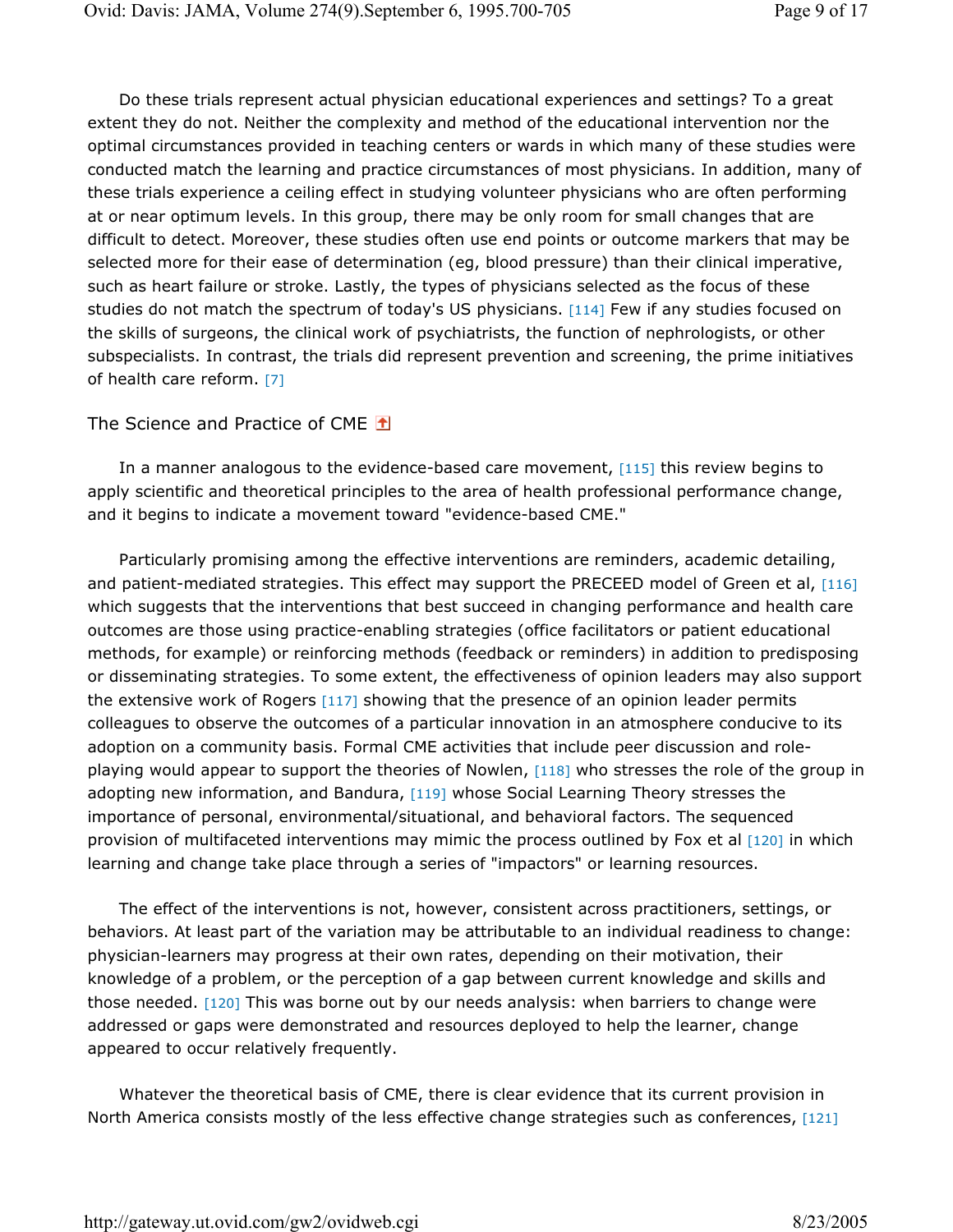compared with vanishingly small but more effective methods such as academic detailing or reminder systems. To base CME interventions on identified clinical needs, however, new linkages for CME providers will need to be found--in health services research, in hospitals, in provincial or state-generated data sources, from insurance carriers, and within managed care systems.

A full research agenda awaits the expanding interdisciplinary field of CME. This agenda needs to consider further intervention innovations and attend more closely to rigorous evaluations combined with more qualitative methods to elucidate physicians' perceptions regarding learning and change. To advance the process of describing research findings related to CME, more consistent reporting and design strategies and up-to-date systematic reviews of trials that address specific questions are required, along with collaboration between CME researchers and providers such as the Cochrane Collaboration on Effective Professional Practice. [122] Additionally, there is a need for more coherent research approaches that build on prior work and a focused effort to disentangle the interplay of change, setting, type of health professional, and intervention, perhaps following the model of multicenter trials. Such cooperative evidence-based approaches will advance the effort to improve the performance of physicians and the health outcomes of their patients.

The RDRB-CME is supported in part by the Alliance for Continuing Medical Education, Northbrook, Ill, the Society of Medical College Directors of Continuing Medical Education, Washington, DC, and the University of Toronto Faculty of Medicine.

We are indebted to Anne Taylor-Vaisey, MLS, continuing education librarian at the University of Toronto Faculty of Medicine, for her preparation of this review's database.

Corresponding author: Office of Continuing Education, Faculty of Medicine, University of Toronto, 150 College St, Toronto, Ontario, Canada M5S 1AB (Dr Davis).

## **REFERENCES AND NOTES**

1. Amara R, Morrison JI, Schmid G. Looking Ahead at American Health Care. Institute for the Future, Healthcare Information Center, Washington, DC: McGraw-Hill International Book Co; 1988. [Context Link]

2. Association of American Medical Colleges. Roles for medical education in health care reform. Acad Med. 1994;69:512-515. **Bibliographic Links** [Context Link]

3. Pories WJ, Smout JC, Morris A, Lewkow VE. US health care reform: will it change postgraduate surgical education? World J Surg. 1994;18:745-752. **Bibliographic Links** [Context Link]

4. Haynes RB, Davis DA, McKibbon A, Tugwell P. A critical appraisal of the efficacy of continuing medical education. JAMA. 1984;251:61-64. **Bibliographic Links** [Context Link]

5. Davis DA, Thomson MA, Oxman AD, Haynes RB. Evidence for the effectiveness of CME: a review of 50 randomized controlled trials. JAMA. 1992;268:1111-1117. **Bibliographic Links** [Context Link]

6. Lau J, Antman EM, Jimenez-Silva J, Kupelnick B, Mosteller F, Chalmers TC. Cumulative meta-analysis of therapeutic trials for myocardial infarction. N Engl J Med. 1992;327:248-254. **Bibliographic Links** [Context Link]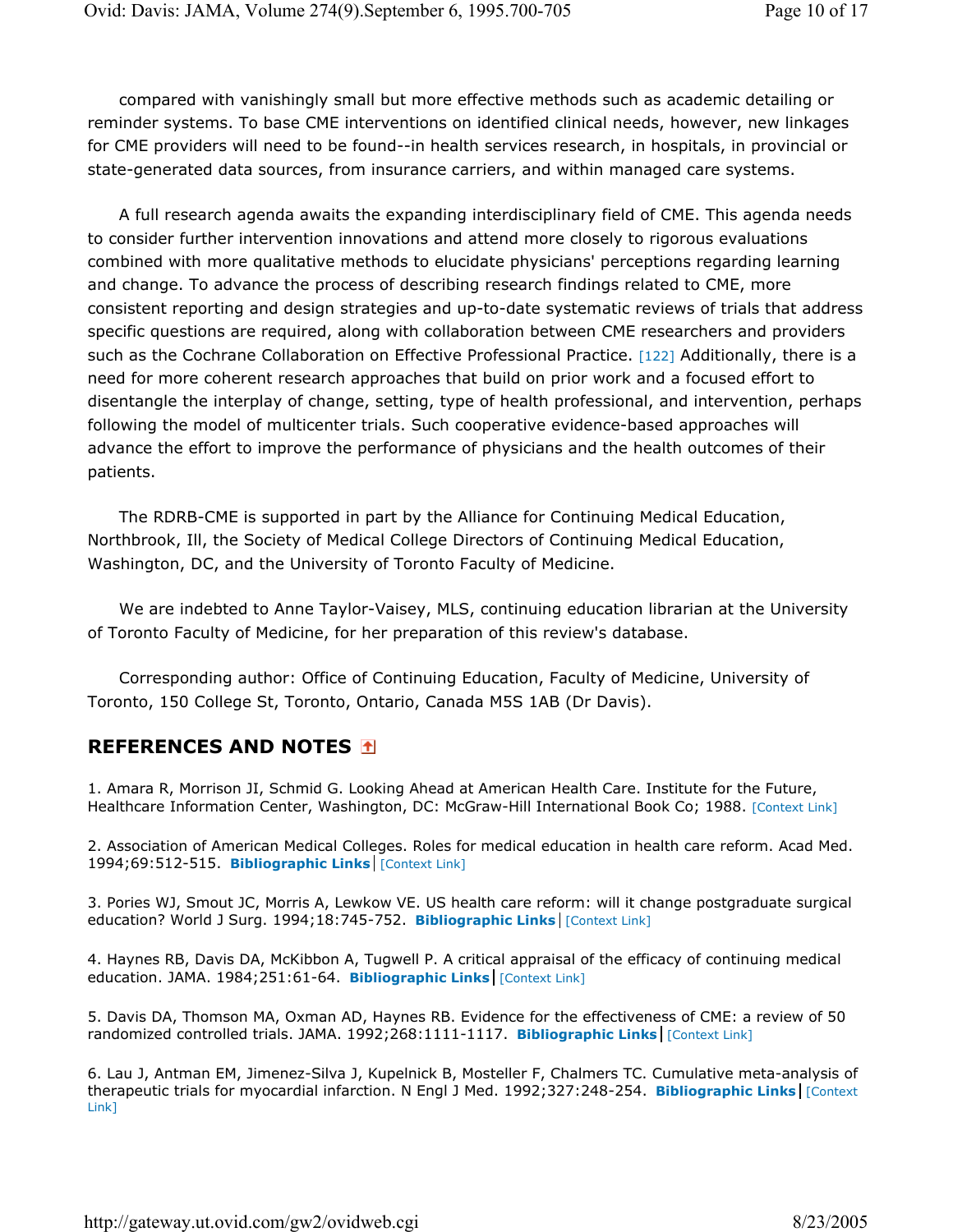7. Jay SJ, Anderson JG. Continuing medical education and public policy in an era of health care reform. J Contin Educ Health Profess. 1993;13:195-209. [Context Link]

8. Oxman AD, Thomson MA, Haynes RB, Davis DA. No magic bullets: a systematic review of 102 trials of interventions to help health care professionals deliver services more effectively and efficiently. Can Med Assoc J. In press. [Context Link]

9. Bertram DA, Brooks-Bertram PA. The evaluation of continuing medical education: a literature review. Health Educ Monogr. 1977;5:330-362. **Bibliographic Links** [Context Link]

10. Beaudry JS. The effectiveness of continuing medical education: a quantitative synthesis. J Contin Educ Health Profess. 1989;9:285-307. [Context Link]

11. McLaughlin PJ, Donaldson JF. Evaluation of continuing medical education programs: a selected literature, 1984-1988. J Contin Educ Health Profess. 1991;11:65-84. [Context Link]

12. Cochrane Collaboration. Optimal MEDLINE Search Strategy for Identifying Randomized Clinical Trials (RCTs): Cochrane Collaboration Handbook. Oxford, England: UK Cochrane Centre; 1994: 29. [Context Link]

13. Davis DA, Fox RD, eds. The Physician as Learner: Linking Research to Practice. Chicago, Ill: American Medical Association Press; 1994: xiii. [Context Link]

14. Anderson FA Jr, Wheeler HB, Goldberg RJ, Hosmer DW, Forcier A, Patwardhan NA. Changing clinical practice: prospective study of the impact of continuing medical education and quality assurance programs on use of prophylaxis for venous thromboembolism. Arch Intern Med. 1994; 154:669-677. **Bibliographic Links** [Context Link]

15. Avorn J, Soumerai SB. Improving drug-therapy decisions through educational outreach: a randomized controlled trial of academically based 'detailing.' N Engl J Med. 1983;308:1457-1463. [Context Link]

16. Avorn J, Soumerai SB, Everitt DE, et al. A randomized trial of a program to reduce the use of psychoactive drugs in nursing homes. N Engl J Med. 1992;327:168-173. **Bibliographic Links** [Context Link]

17. Barnett GO. A computer based monitoring system for follow-up of elevated blood pressure. Med Care. 1983;21:400-409. **Bibliographic Links** [Context Link]

18. Bass MJ, McWhinney IR, Donner A. Do family physicians need medical assistants to detect and manage hypertension? Can Med Assoc J. 1986;134: 1247-1255. **Bibliographic Links** [Context Link]

19. Berwick DM, Coltin KL. Feedback reduces test use in a health maintenance organization. JAMA. 1986;255:1450-1454. **Bibliographic Links** [Context Link]

20. Billi JE, Hejna GF, Wolf FM, Shapiro LR, Stross JK. The effects of a cost-education program on hospital charges. J Gen Intern Med. 1987;2:306-311. **Bibliographic Links** [Context Link]

21. Brimberry R. Vaccination of high-risk patients for influenza: a comparison of telephone and mail reminder methods. J Fam Pract. 1988;26:397-400. **Bibliographic Links** [Context Link]

22. Britton ML, Lurvey PL. Impact of medication profile review on prescribing in a general medicine clinic. Am J Public Health. 1991;48:265-270. [Context Link]

23. Browner WS, Baron RB, Solkowitz S, Adler LJ, Gullion DS. Physician management of hypercholesterolemia: a randomized trial of continuing medical education. West J Med. 1994;161:572-578. **Bibliographic Links** [Context Link]

24. Buntinx F. Does feedback improve the quality of cervical smears? a randomized controlled trial. Br J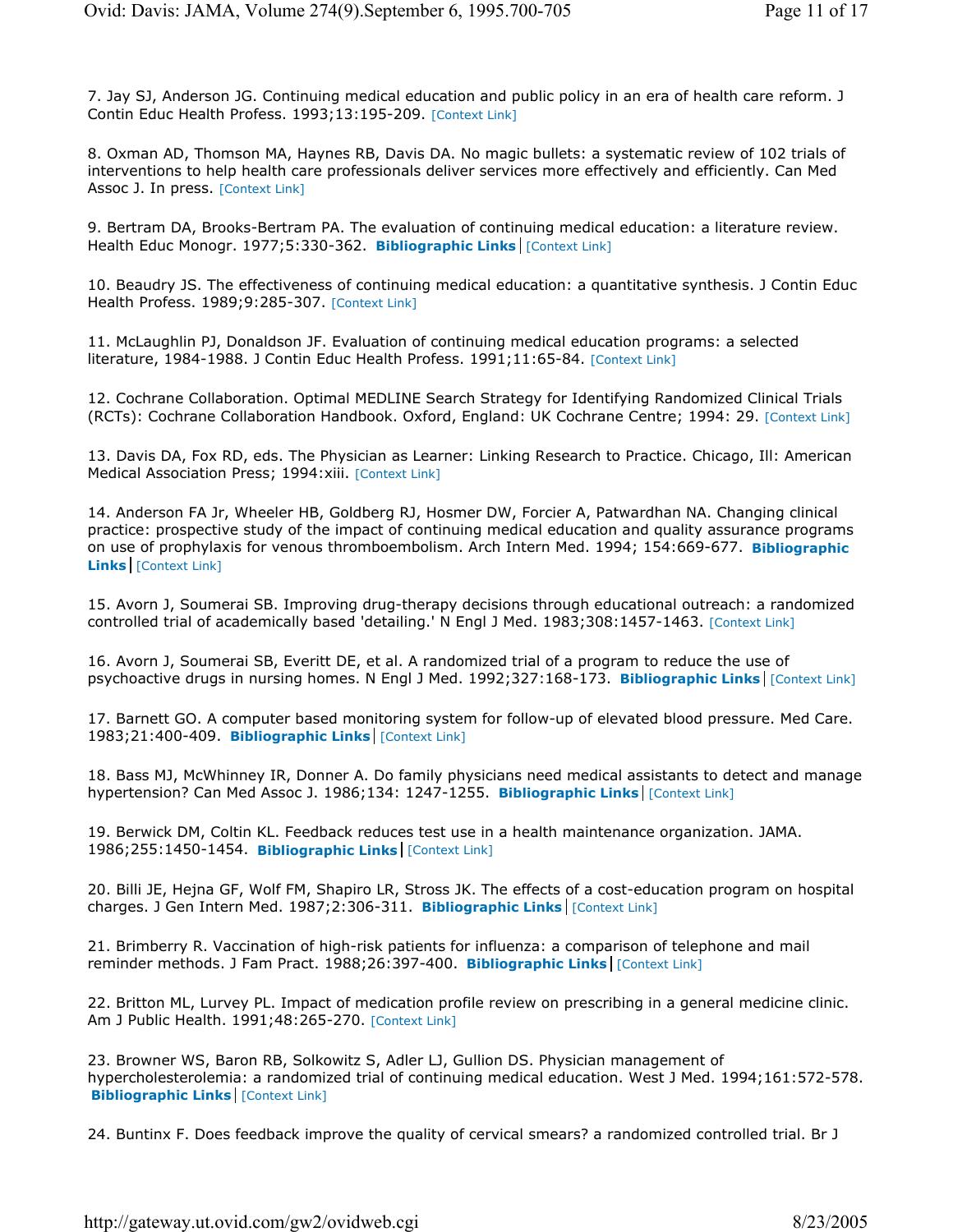Gen Pract. 1993;43:194-198. [Context Link]

25. Callahan CM, Hendrie HC, Dittus RS, Brater DC, Hui SL, Tierney WM. Improving treatment of late life depression in primary care: a randomized clinical trial. J Am Geriatr Soc. 1994;42:839-846. **Bibliographic Links** [Context Link]

26. Chambers CV, Balaban DJ, Carlson BL. Microcomputer-generated reminders: improving the compliance of primary care physicians with mammography screening guidelines. J Fam Pract. 1989; 29:273-280. [Context Link]

27. Chase CR. Medical information management: improving the transfer of research results to presurgical evaluation. Med Care. 1983;21:410-424. **Bibliographic Links** [Context Link]

28. Chassin MR, McCue SM. A randomized trial of medical quality assurance: improving physicians' use of pelvimetry. JAMA. 1986;256:1012-1016. **Bibliographic Links** [Context Link]

29. Cheney C, Ramsdell JW. Effect of medical records' checklists on implementation of periodic health measures. Am J Med. 1987;83:129-136. **Bibliographic Links** [Context Link]

30. Cockburn J, Ruth D, Silagy C, et al. Randomized trial of three approaches for marketing smoking cessation programmes to Australian general practitioners. BMJ. 1992;304:691-694. [Context Link]

31. Cohen DI, Jones P, Littenberg B, Neuhauser D. Does cost information availability reduce physician test usage? a randomized clinical trial with unexpected findings. Med Care. 1982;20:286-292. **Bibliographic Links** [Context Link]

32. Cohen SJ, Christen AG, Katz BP, et al. Counseling medical and dental patients about cigarette smoking: the impact of nicotine gum and chart reminders. Am J Public Health. 1987;77:313-316. **Bibliographic Links** [Context Link]

33. Cohen SJ, Weinberger M, Hui SL, Tierney WM, McDonald CJ. The impact of reading on physicians' nonadherence to recommended standards of medical care. Soc Sci Med. 1985;21:909-914. [Context Link]

34. Cowan JA. Effect of a fact sheet reminder on performance of the periodic health examination: a randomized controlled trial. Am J Prev Med. 1992; 8:104-109. Bibliographic Links [Context Link]

35. Cummings SR, Coates TJ, Richard RJ, et al. Training physicians in counselling about smoking cessation: a randomized trial of the 'Quit for Life' program. Ann Intern Med. 1989;110:640-647. **Bibliographic Links** [Context Link]

36. Cummings SR, Richard RJ, Duncan CL, et al. Training physicians about smoking cessation: a controlled trial in private practice. J Gen Intern Med. 1989;4:482-489. **Bibliographic Links** [Context Link]

37. Davidoff F, Goodspeed R, Clive J. Changing test ordering behavior: a randomized controlled trial comparing probabilistic reasoning with cost-containment education. Med Care. 1989;27:45-58. **Bibliographic Links** [Context Link]

38. Dickinson JC. Improving hypertension control: impact of computer feedback and physician education. Med Care. 1981;19:843-854. **Bibliographic Links** [Context Link]

39. Dietrich AJ. Cancer: improving early detection and prevention, a community practice randomised trial. BMJ. 1992;304:687-691. [Context Link]

40. Evans CE, Haynes RB, Birkett NJ, et al. Does a mailed continuing education program improve physician performance? results of a randomized trial in antihypertensive care. JAMA. 1986;255:501-504. **Bibliographic Links** [Context Link]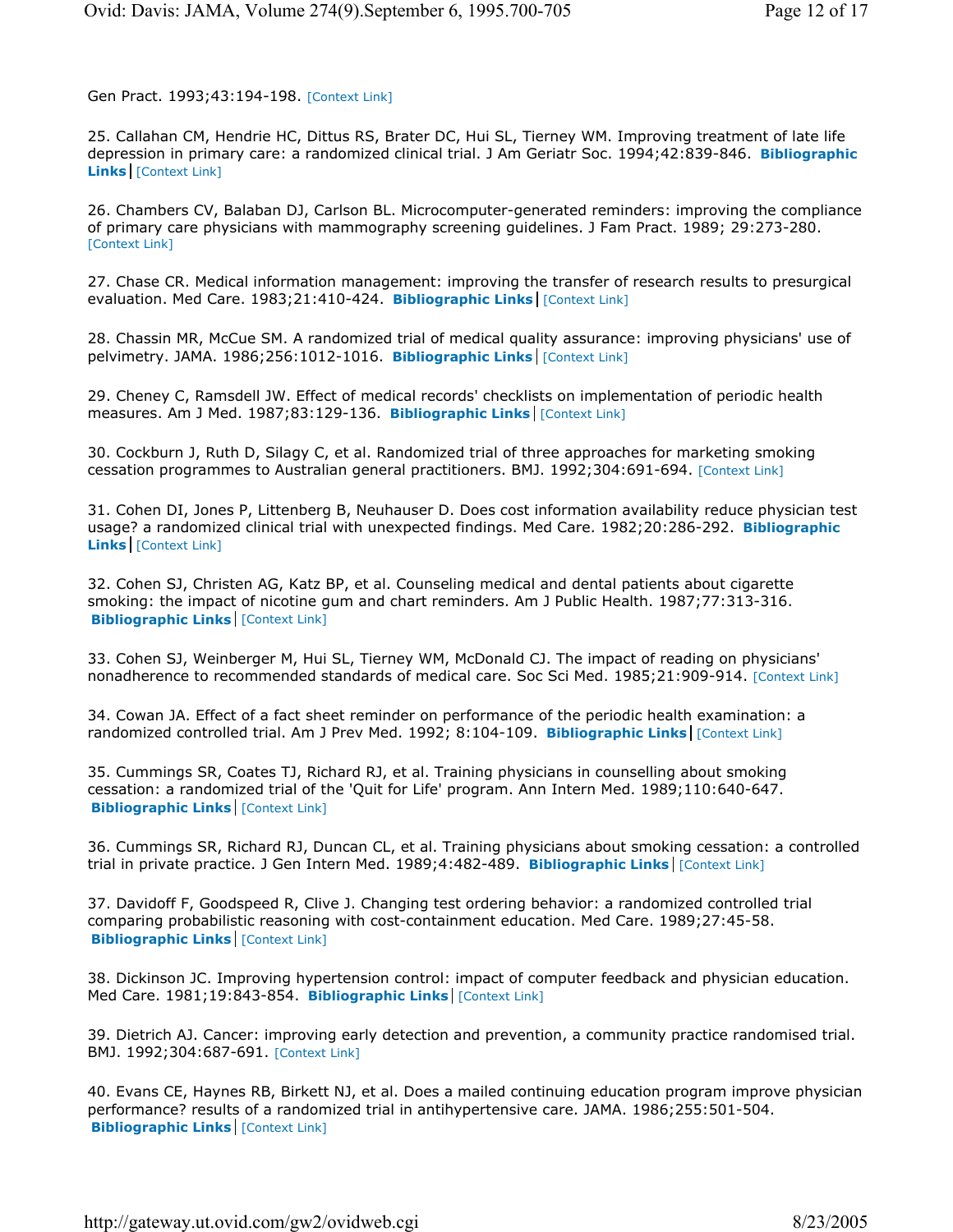41. Everett GD, deBlois CS, Chang PF, Holets T. Effect of cost education, cost audits, and faculty chart review on the use of laboratory services. Arch Intern Med. 1983;143:942-944. **Bibliographic Links** [Context Link]

42. Gehlbach SH, Wilkinson WE, Hammond WE, et al. Improving drug prescribing in a primary care practice. Med Care. 1984;22:193-201. **Bibliographic Links** [Context Link]

43. Gullion DS, Tschann JM, Adamson TE, Coates TJ. Management of hypertension in private practice: a randomized controlled trial in continuing medical education. J Contin Educ Health Profess. 1988;8:239- 255. [Context Link]

44. Headrick LA, Speroff T, Pelecanos HI, Cebul RD. Efforts to improve compliance with the National Cholesterol Education Program guidelines: results of a randomized controlled trial. Arch Intern Med. 1992;152:2490-2496. **Bibliographic Links** [Context Link]

45. Heale J, Davis DA, Norman GR, Woodward C, Neufeld VR, Dodd P. A randomized controlled trial assessing the impact of problem based versus didactic teaching methods in CME. Proc Annu Conf Res Med Educ. 1988;27:72-77. **Bibliographic Links** [Context Link]

46. Hershey CO, Goldberg HI, Cohen DI. The effect of computerized feedback coupled with a newsletter upon outpatient prescribing charges. Med Care. 1988;26:88-93. **Bibliographic Links** [Context Link]

47. Hershey CO, Porter DK, Breslau D, Cohen DI. Influence of simple computerized feedback on prescription charges in an ambulatory clinic. Med Care. 1986;24:472-481. **Bibliographic Links** [Context Link]

48. Jennett PA, Laxdal OE, Hayton RC, et al. The effects of continuing medical education on family doctor performance in office practice: a randomized control study. Med Educ. 1988;22:139-145. **Bibliographic Links** [Context Link]

49. Kottke TE, Brekke ML, Solberg LI, Hughes JR. A randomized trial to increase smoking intervention by physicians: doctors helping smokers, round I. JAMA. 1989;261:2101-2106. **Bibliographic Links** [Context Link]

50. Levinson W. The effects of two continuing medical education programs on communication skills of practicing primary care physicians. J Gen Intern Med. 1993;8:318-324. **Bibliographic Links** [Context Link]

51. Linn BS. Continuing medical education: impact on emergency room burn care. JAMA. 1980;244: 565- 570. **Bibliographic Links** [Context Link]

52. Litzelman DK, Dittus RS, Miller ME, Tierney WM. Requiring physicians to respond to computerized reminders improves their compliance with preventive care protocols. J Gen Intern Med. 1993; 8:311-317. [Context Link]

53. Lomas J, Enkin M, Anderson GM, Hannah WJ, Vayda E, Singer J. Opinion leaders vs audit and feedback to implement practice guidelines: delivery after previous cesarean section. JAMA. 1991; 265:2202-2207. **Bibliographic Links** [Context Link]

54. Magruder-Habib K, Zung WWK, Feussner JR. Improving physicians' recognition and treatment of depression in general medical care: result from a randomized clinical trial. Med Care. 1990;28:239-250. **Bibliographic Links** [Context Link]

55. Maiman LA, Becker MH, Liptak GS, Nazarian LF, Rounds KA. Improving pediatricians' complianceenhancing practices. AJDC. 1988;142:773-779. **Bibliographic Links** [Context Link]

56. Manheim LM, Feinglass J, Hughes R, Martin GJ, Conrad K, Hughes EF. Training house officers to be cost conscious: effects of an educational intervention on charges and length of stay. Med Care. 1990;28:29-42.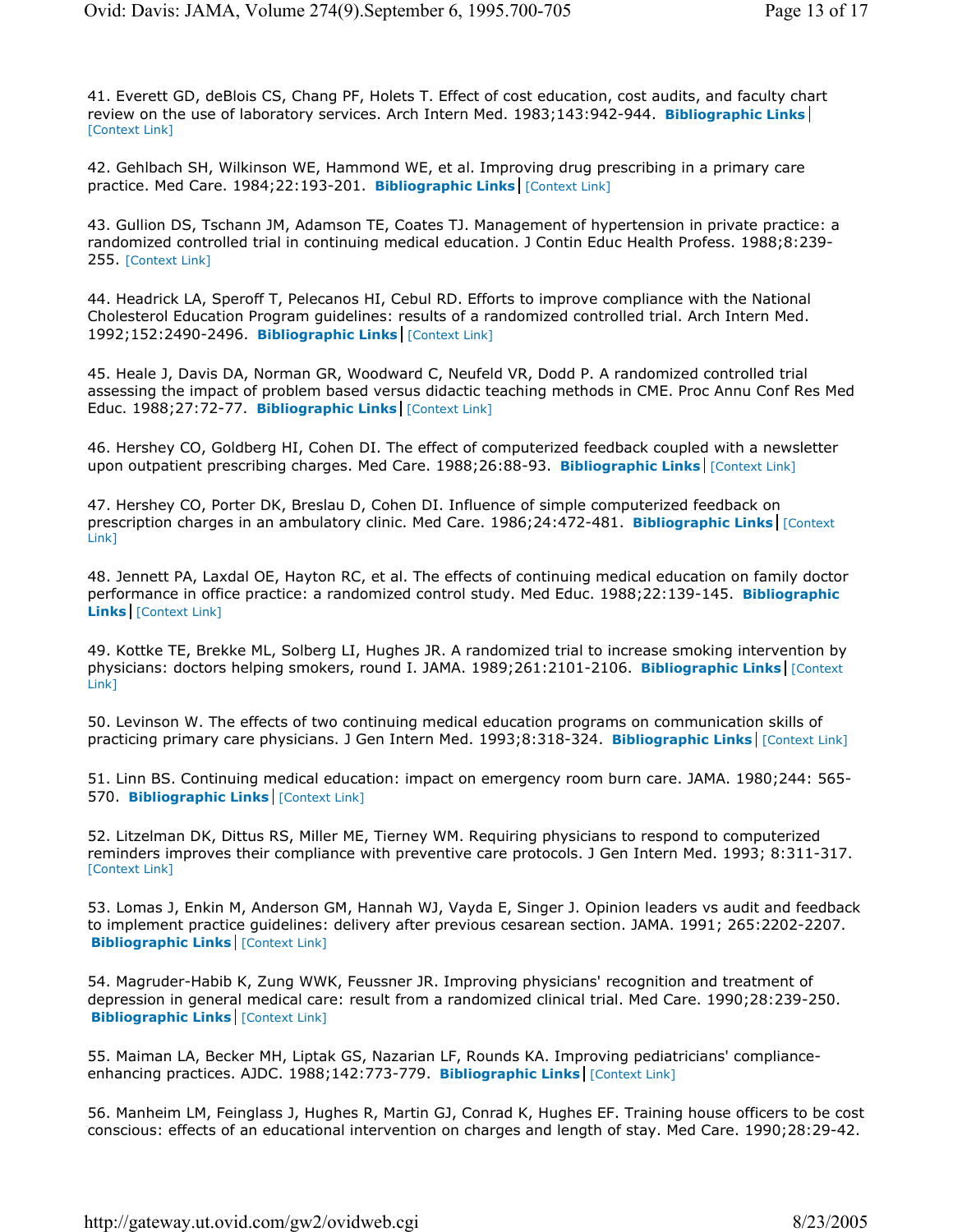#### **Bibliographic Links** [Context Link]

57. Martin AR, Wolf MA, Thibodeau LA, Dau V, Braunweld E. A trial of two strategies to modify the testordering behavior of medical residents. N Engl J Med. 1980;303:1330-1336. **Bibliographic Links** [Context Link]

58. Marton KI, Tul V, Sox HC Jr. Modifying test-ordering behavior in the outpatient medical clinic: a controlled trial of two educational interventions. Arch Intern Med. 1985;145:816-821. **Bibliographic Links** [Context Link]

59. Mayefsky JH, Foye HR. Use of a chart audit: teaching well child care to pediatric house officers. Med Educ. 1993;27:170-174. **Bibliographic Links** [Context Link]

60. Mazzuca SA, Vinicor F, Einterz RM, Tierney WM, Norton JA, Kalasinski LA. Effects of the clinical environment on physicians' response to post-graduate medical education. Am Educ Res J. 1990; 27:473- 488. [Context Link]

61. McAlister NH, Covvey HD, Tong C, Lee A, Wigle ED. Randomised controlled trial of computer assisted management of hypertension in primary care. BMJ (Clin Res Ed). 1986;293:670-674. [Context Link]

62. McConnell TS, Cushing AH, Bankhurst AD, Healy JL, McIlvenna PA, Skipper BJ. Physician behavior modification using claims data: tetracycline for upper respiratory infection. West J Med. 1982;137:448- 450. **Bibliographic Links** [Context Link]

63. McDonald CJ. Use of a computer to detect and respond to clinical events: its effect on clinician behaviour. Ann Intern Med. 1976;84:162-167. **Bibliographic Links** [Context Link]

64. McDonald CJ. Protocol-based computer reminders, the quality of care and the non-perfectability of man. N Engl J Med. 1976;295:1351-1355. [Context Link]

65. McDonald CJ, Hui SL, Smith DM, et al. Reminders to physicians from an introspective computer medical record. Ann Intern Med. 1984;100: 130-138. **Bibliographic Links** [Context Link]

66. McDonald CJ, Wilson GA, McCabe GP Jr. Physician response to computer reminders. JAMA. 1980; 244:1579-1581. **Bibliographic Links** [Context Link]

67. McDowell I, Newell C, Rosser W. Computerized reminders to encourage cervical screening in family practice. J Fam Pract. 1989;28:420-424. **Bibliographic Links** [Context Link]

68. McPhee SJ, Bird JA, Fordham D, Rodnick JE, Osborn EH. Promoting cancer prevention activities by primary care physicians. JAMA. 1991;266: 538-544. **Bibliographic Links** [Context Link]

69. McPhee SJ, Bird JA, Jenkins CN, Fordham D. Promoting cancer screening: a randomized, controlled trial of three interventions. Arch Intern Med. 1989;149:1866-1872. **Bibliographic Links** [Context Link]

70. Meyer TJ, Van Kooten D, Marsh S, Prochazka AV. Reduction of polypharmacy by feedback to clinicians. J Gen Intern Med. 1991;6:133-135. [Context Link]

71. Morgan M. Computerized concurrent review of prenatal care. Q Rev Bull. 1978;4:33-36. [Context Link]

72. Norton PG, Dempsey LJ. Self-audit: its effect on quality of care. J Fam Pract. 1985;21:289-291. **Bibliographic Links** [Context Link]

73. Palmer RH, Louis TA, Hsu L, et al. A randomized controlled trial of quality assurance in sixteen ambulatory care practices. Med Care. 1985; 23:751-770. **Bibliographic Links** [Context Link]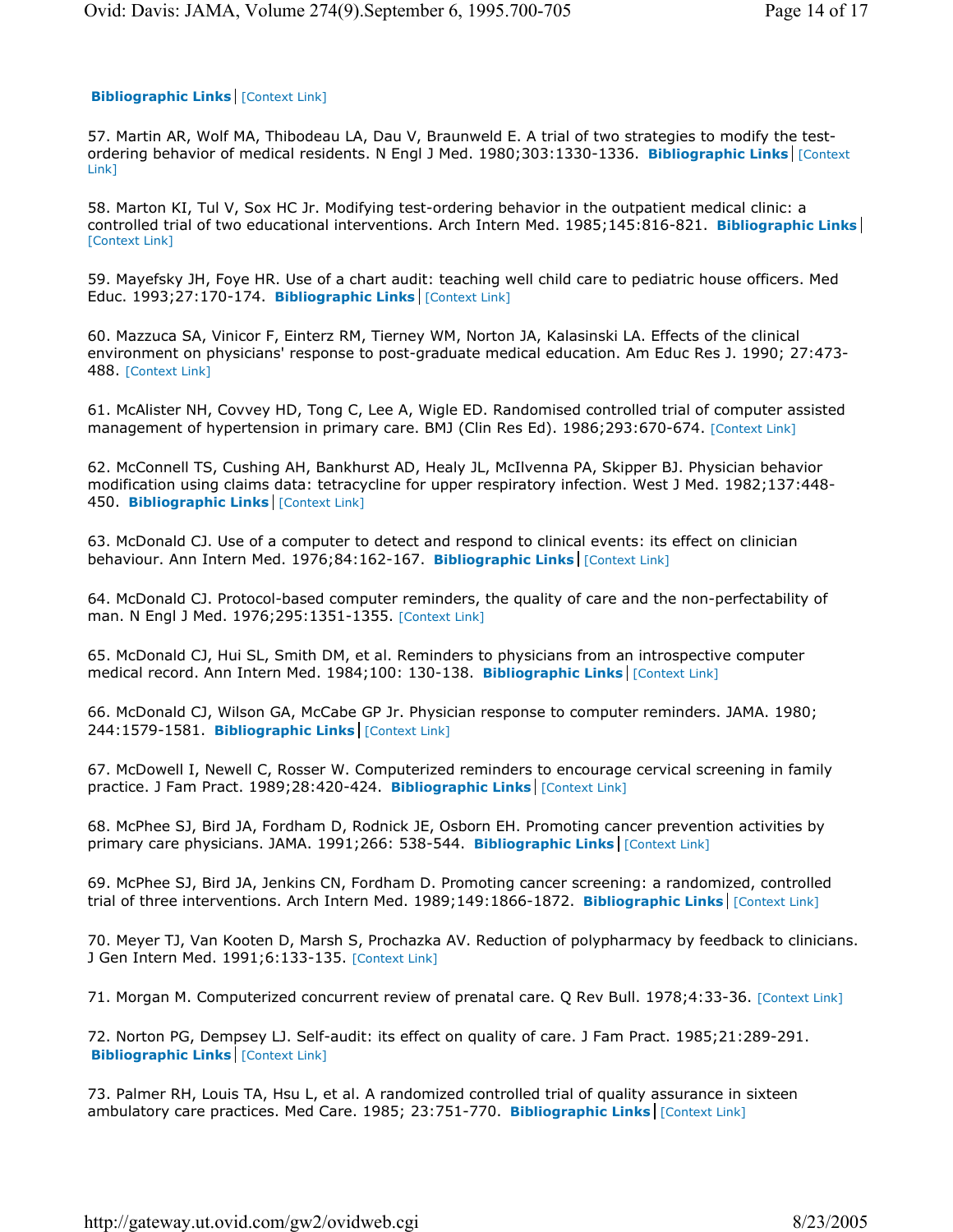74. Perera DR, LoGerfo JP, Shulenberger E, Ylvisaker JT, Kirz HL. Teaching sigmoidoscopy to primary care physicians: a controlled study of continuing medical education. J Fam Pract. 1983;16:785-788. **Bibliographic Links** [Context Link]

75. Pierce M, Lundy S, Palanisamy A, Winning S, King J. Prospective randomised controlled trial of methods of call and recall for cervical cytology screening. BMJ. 1989;299:160-162. [Context Link]

76. Pinkerton RE, Tinanoff N, Willms JL, Tapp JT. Resident physician performance in a continuing education format: does newly acquired knowledge improve patient care? JAMA. 1980;244:2183-2185. **Bibliographic Links** [Context Link]

77. Pollack MM, Getson PR. Pediatric critical care cost containment: combined actuarial and clinical program. Crit Care Med. 1991;19:12-20. **Bibliographic Links** [Context Link]

78. Pozen MW, D'Agostino RB, Mitchell JB, et al. The usefulness of a predictive instrument to reduce inappropriate admissions to the coronary care unit. Ann Intern Med. 1980;92:238-242. **Bibliographic Links** [Context Link]

79. Pozen MW, D'Agostino RB, Selker HP, Sytkowski PA, Hood WB Jr. A predictive instrument to improve coronary-care-unit admission practices in acute ischemic heart disease: a prospective multicenter clinical trial. N Engl J Med. 1984;310:1273-1278. **Bibliographic Links** [Context Link]

80. Pugh JA, Frazier LM, DeLong E, Wallace AG, Ellenbogen P, Linfors E. Effect of daily charge feedback on inpatient charges and physician knowledge and behavior. Arch Intern Med. 1989;149:426-429. **Bibliographic Links** [Context Link]

81. Putnam RW, Curry L. Impact of patient care appraisal on physician behaviour in the office setting. Can Med Assoc J. 1985;132:1025-1029. **Bibliographic Links** [Context Link]

82. Putnam RW, Curry L. Physicians' participation in establishing criteria for hypertension management in the office: will patient outcomes be improved? Can Med Assoc J. 1989;140:806-809. **Bibliographic Links** [Context Link]

83. Rabin DL, Boekeloo BO, Marx ES, Bowman MA, Russell NK, Willis AG. Improving office-based physicians' prevention practices for sexually transmitted diseases. Ann Intern Med. 1994;121:513-519. **Ovid Full Text | Bibliographic Links** [Context Link]

84. Raisch DW, Bootman JL, Larson LN, McGhan WF. Improving antiulcer agent prescribing in a health maintenance organization. Am J Hosp Pharm. 1990;47:1766-1773. **Bibliographic Links** [Context Link]

85. Restuccia JD. The effect of concurrent feedback in reducing inappropriate hospital utilization. Med Care. 1982;20:46-62. **Bibliographic Links** [Context Link]

86. Rogers JL. Medical information systems: assessing impact in areas of hypertension, obesity, and renal disease. Med Care. 1982;20:63-74. **Bibliographic Links** [Context Link]

87. Rosser WW, McDowell I, Newell C. Use of reminders for preventive procedures in family medicine. Can Med Assoc J. 1991;145:807-814. **Bibliographic Links** [Context Link]

88. Rubenstein LV, Calkins DR, Young RT, et al. Improving patient function: a randomized trial of functional disability screening. Ann Intern Med. 1989;111:836-842. [Context Link]

89. Sanazaro PJ, Worth RM. Concurrent quality assurance in hospital care: report of a study by private initiative in PSRO. N Engl J Med. 1978; 298:1171-1177. **Bibliographic Links** [Context Link]

90. Sibley JC, Sackett DL, Neufeld V, Gerrard B, Rudnick KV, Fraser W. A randomized trial of continuing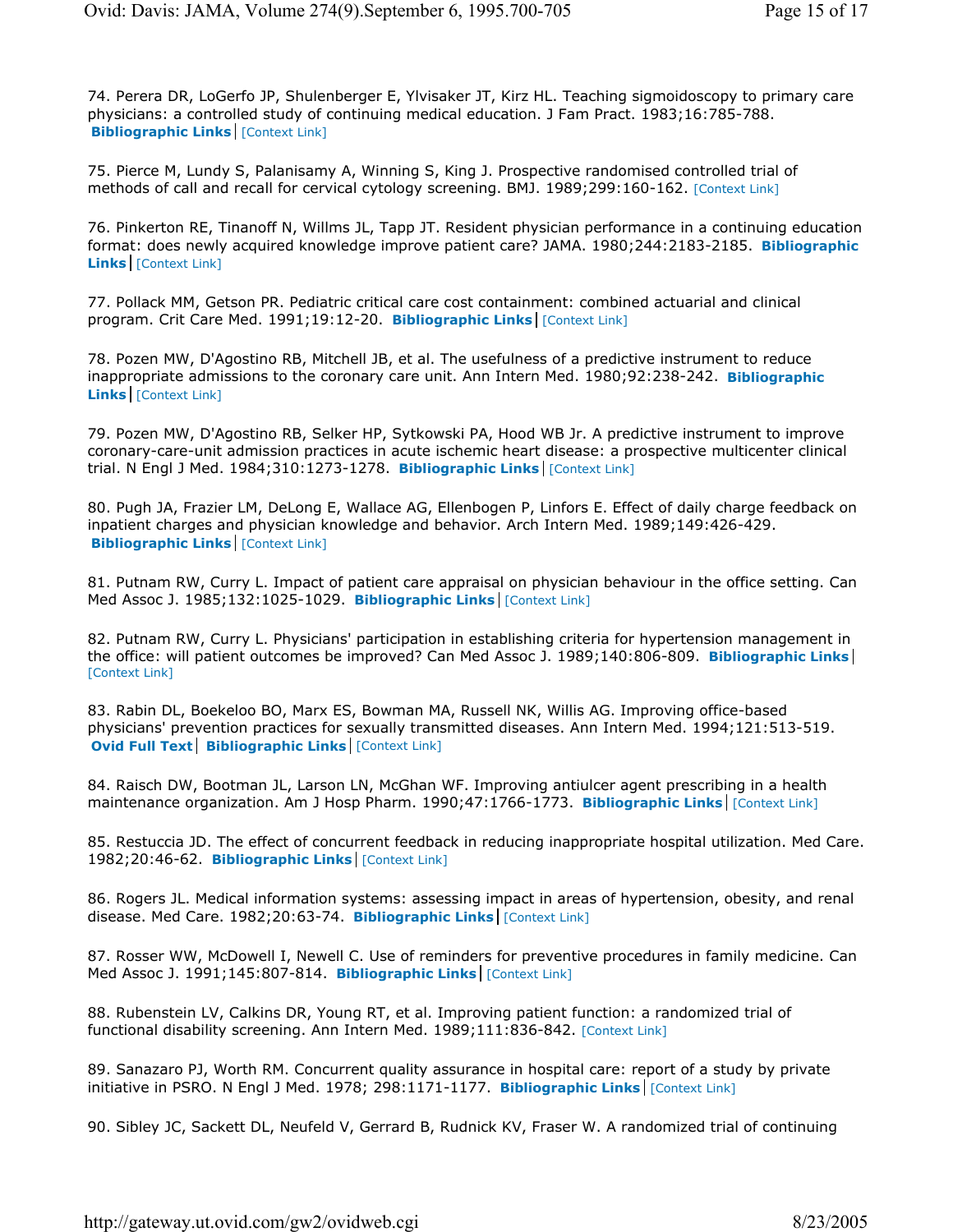medical education. N Engl J Med. 1982; 306:511-515. **Bibliographic Links** [Context Link]

91. Soumerai SB, Salem-Schatz S, Avorn J, Casteris CS, Ross-Degnan D, Popovsky MA. A controlled trial of educational outreach to improve blood transfusion practice. JAMA. 1993;270:961-966. **Ovid Full Text Bibliographic Links** [Context Link]

92. Steele MA, Bess DT, Franse VL, Graber SE. Cost effectiveness of two interventions for reducing outpatient prescribing costs. DICP. 1989;23: 497-500. **Bibliographic Links** [Context Link]

93. Stross JK. Evaluation of a continuing education program in rheumatoid arthritis. Arthritis Rheum. 1980;23:846-849. **Bibliographic Links** [Context Link]

94. Stross JK, Bole GG. Evaluation of an educational program for primary care practitioners, on the management of osteoarthritis. Arthritis Rheum. 1985;28:108-111. [Context Link]

95. Stross JK, Hiss RG, Watts CM, Davis WK, MacDonald R. Continuing education in pulmonary disease for primary-care physicians. Am Rev Respir Dis. 1983;127:739-746. **Bibliographic Links** [Context Link]

96. Sulmasy DP, Geller G, Faden R, Levine DM. The quality of mercy: caring for patients with 'do not resuscitate' orders. JAMA. 1992;267:682-686. **Bibliographic Links** [Context Link]

97. Szczepura A, Wilmot J, Davies C, Fletcher J. Effectiveness and cost of different strategies for information feedback in general practice. Br J Gen Pract. 1994;44:19-24. **Bibliographic Links** [Context Link]

98. Tape TG, Campbell JR. Computerized medical records and preventive health care: success depends on many factors. Am J Med. 1993;94:619-625. **Bibliographic Links** [Context Link]

99. Tierney WM, Hui SL, McDonald CJ. Delayed feedback of physician performance versus immediate reminders to perform preventive care. Med Care. 1986;24:659-666. **Bibliographic Links** [Context Link]

100. Tierney WM, McDonald CJ, Hui SL, Martin DK. Computer predictions of abnormal test results: effects on outpatient testing. JAMA. 1988;259:1194-1198. **Bibliographic Links** [Context Link]

101. Tierney WM, Miller ME, McDonald CJ. The effect on test ordering of informing physicians of the charges for outpatient diagnostic tests. N Engl J Med. 1990;322:1499-1504. **Bibliographic Links** [Context Link]

102. Turner RC, Waivers LE, O'Brien K. The effect of patient-carried reminder cards on the performance of health maintenance measures. Arch Intern Med. 1990;150:645-647. **Bibliographic Links** [Context Link]

103. Vinicor F, Cohen SJ, Mazzuca SA, et al. Diabetes: a randomized trial of the effects of physician and/or patient education on diabetes patient outcomes. J Chronic Dis. 1987;40:345-356. **Bibliographic Links** [Context Link]

104. Weingarten MA, Bazel D, Shannon HS. Computerized protocol for preventive medicine: a controlled self-audit in family practice. Fam Pract. 1989;6:120-124. **Bibliographic Links** [Context Link]

105. Wexler JR. Impact of a system of computer-assisted diagnosis. AJDC. 1975;129:203-205. **Bibliographic Links** [Context Link]

106. White CW, Albanese MA, Brown DD, Caplan RM. The effectiveness of continuing medical education in changing the behaviour of physicians caring for patients with acute myocardial infarction. Ann Intern Med. 1985;102:686-692. **Bibliographic Links** [Context Link]

107. White PT, Pharoah CA, Anderson HR, Freeling P. Randomized controlled trial of small group education on the outcome of chronic asthma in general practice. J R Coll Gen Pract. 1989;39:182-186. [Context Link]